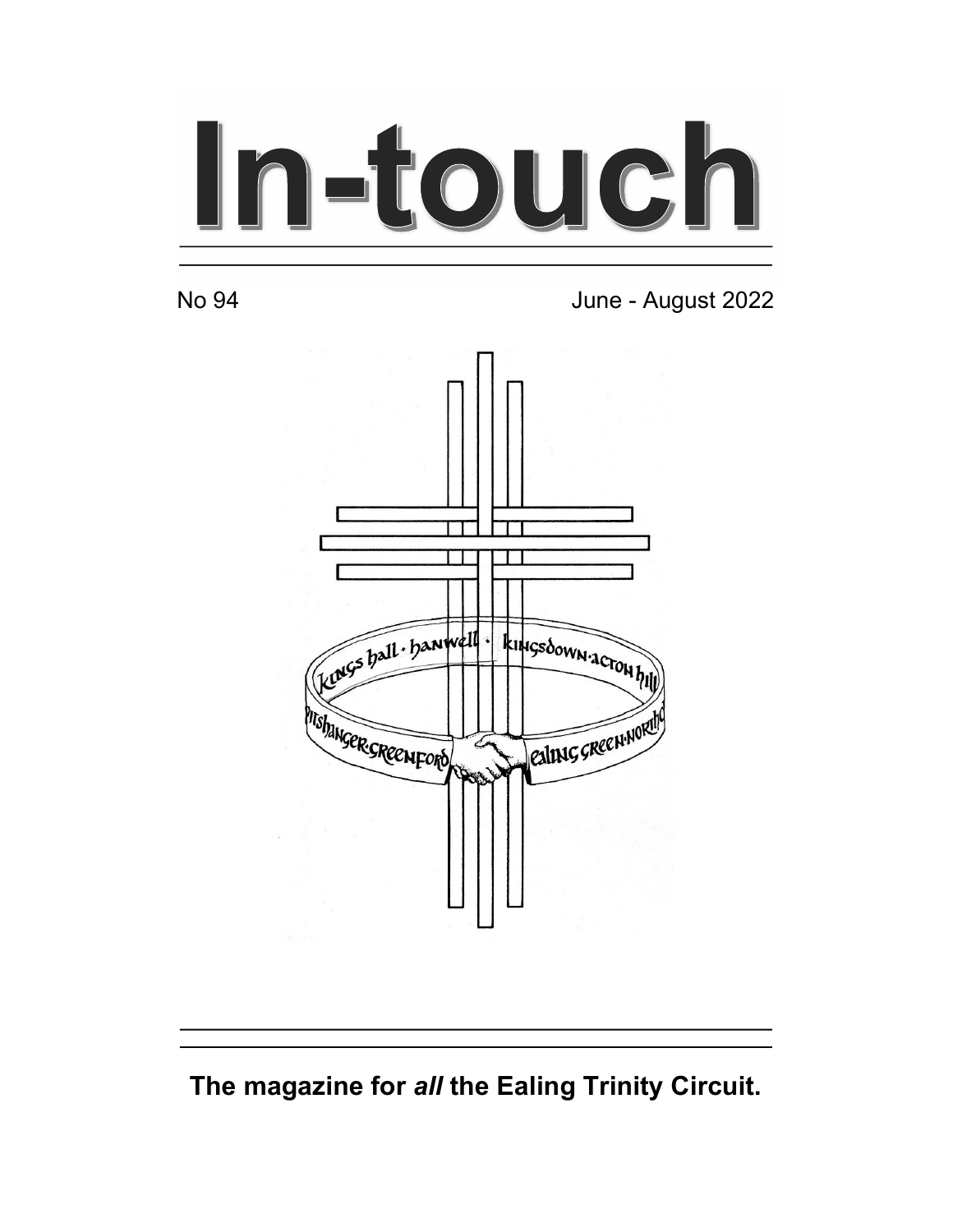# IN THIS ISSUE

| Page |
|------|
| 3    |
| 5    |
| 10   |
| 11   |
| 12   |
| 13   |
| 13   |
| 15   |
| 17   |
| 19   |
| 20   |
|      |

# Circuit website: www.ealingtrinity.org.uk

Front Cover designed by Marion Narain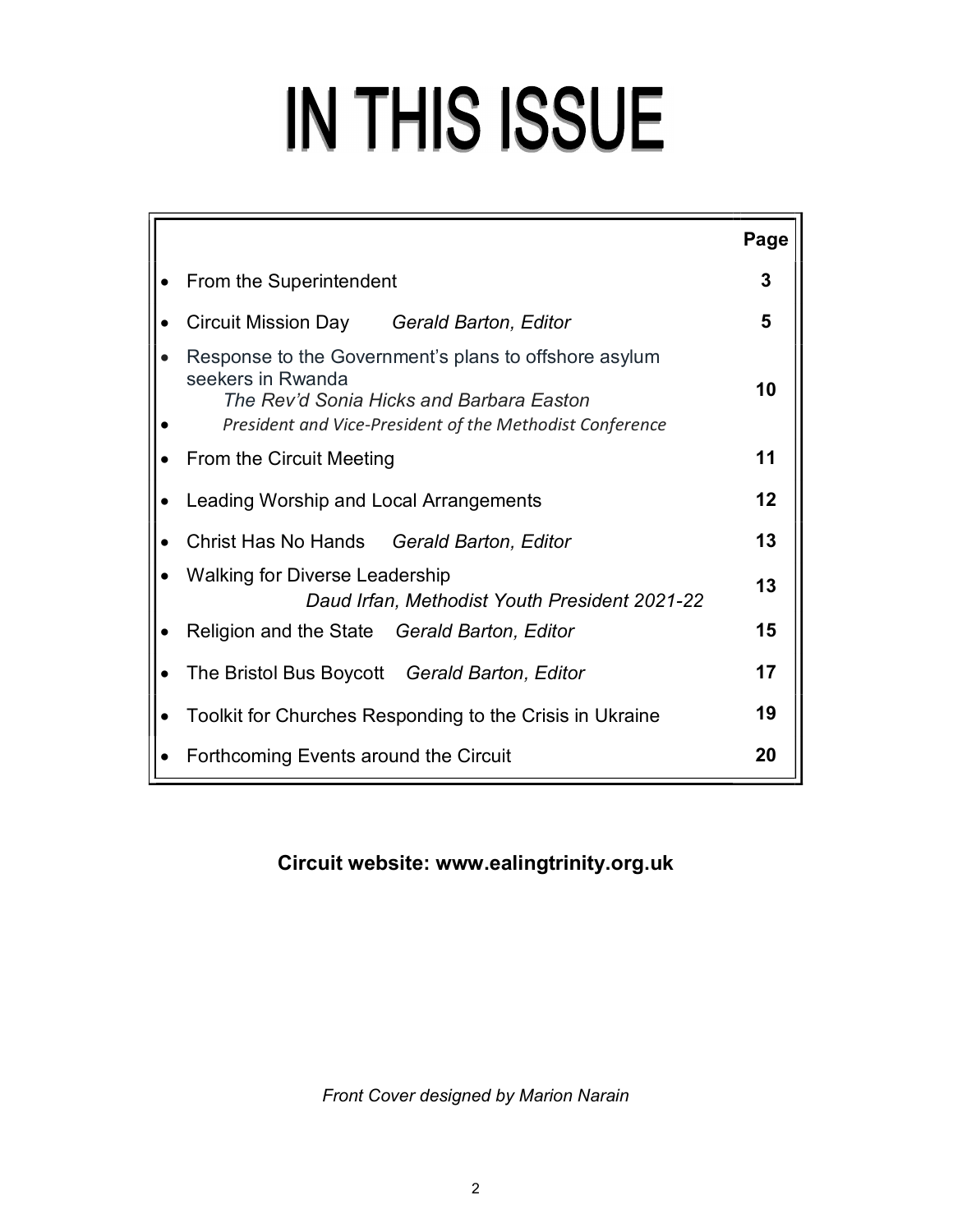# From the Superintendent

This edition of *In-touch* comes to you as we journey out of the Easter season into Pentecost (Pentecost falls on the first Sunday of June this year.). I'm fascinated by the way in which the writers of the Gospels of John and Luke/Acts depict the gift of the Holy Spirit and the disciples' reactions to it.

In John's Gospel the disciples' reaction seems to be to go back to where it all started, to where they met Jesus. There they are confronted by the fact that they can't go back, that nothing is the same and they find abundance only when they do something different as instructed by the risen Christ standing on the shore line. (John 21).

In Acts we're given this image of the unstoppable power of the Holy Spirit which sends off the disciples preaching the Gospel from Jerusalem, to Rome and the ends of the Earth. However, in Acts too we see the disciples trying to cling to what they have known and having to learn that God has other plans. Think of Peter's invitation to stay in the Gentile Cornelius' house and eat at his table and all the consternation that caused with the disciples back in Jerusalem (Acts 10-11).

Both writers show the disciples trying to stick to what they knew in the past and to live as they did before knowing Jesus, before the years on the road, before the triumph and heart break of Holy Week with its excruciating suffering and before the astonishing and incomprehensible reality of the resurrection. What they find is that, to use Jesus' words, they can't contain new wine in old wine skins, that life must change, that they must change.

Peter's experience in Acts 10 shows us that God's resurrecting power cannot be contained in upper rooms or in churches, nor in one particular group or religious custom or culture. Peter is called not to take that life to Cornelius but to discover that life is already there and to be transformed by it.

How does this calling translate for us today? Where is God calling us to go? How is God challenging us and changing us?

The world around us and so much of our lives feel unsettled and unsettling at the moment. The cost of living crisis is causing significant hardship to those inside and outside our churches alike. The war in Ukraine continues. The last two years have led many of us to reassess our needs and priorities: many still feel safer not gathering in groups while others are eager to be out and with others as much as possible. Our NHS and other care systems, already over stretched before Covid, are struggling to keep up with need and many working within them are struggling. I could go on but I'm sure you're adding your own items to the list as you read.

Like those first disciples it is natural in times like these to want to go back to a familiar or imagined normal where everything feels familiar and secure but like those disciples we're called to find God's abundant life beyond the familiar, to see beyond what we think of as possible. Around the Circuit there are signs of new life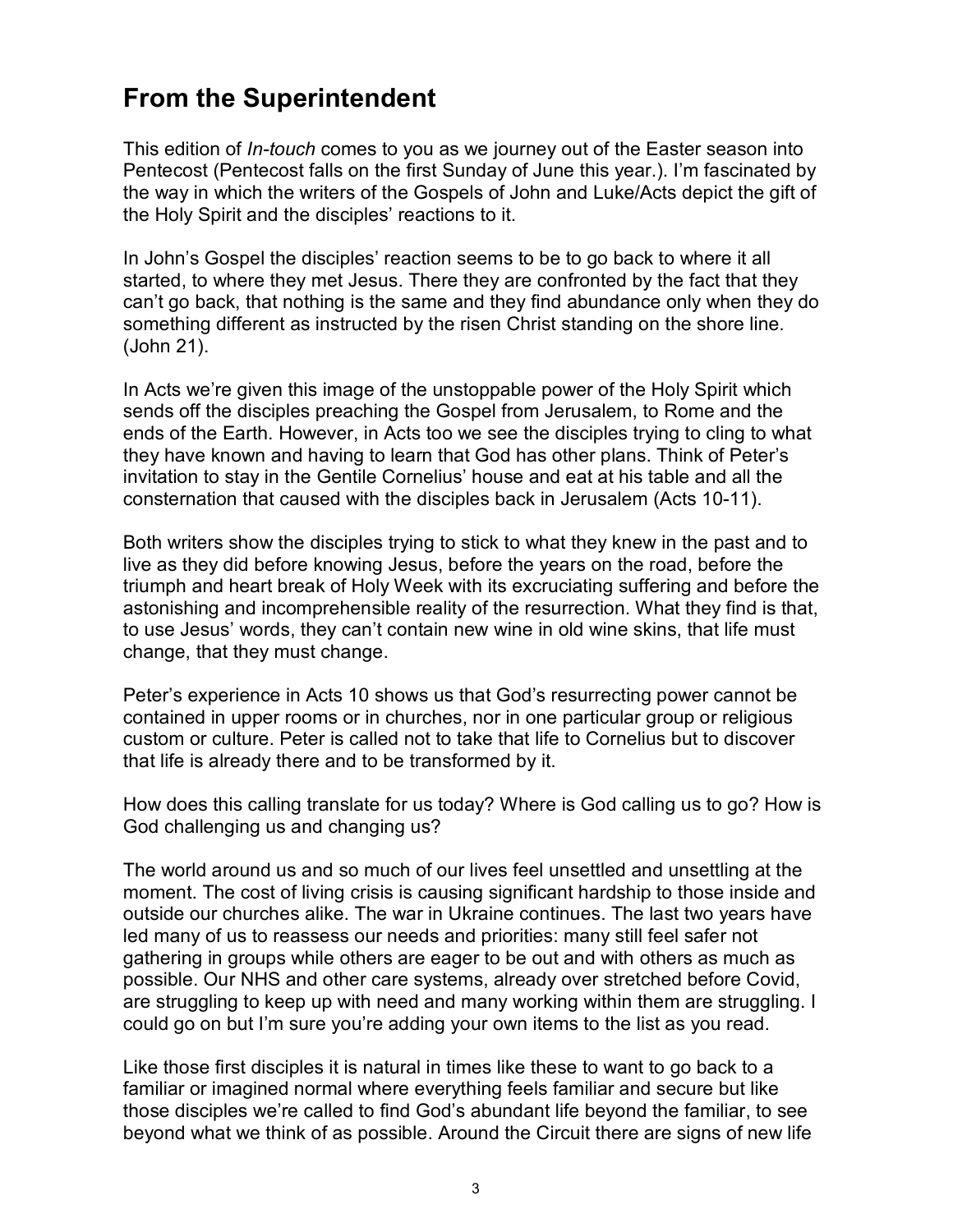with some of our churches trying new things. I am so thankful for all of you who have sought to find new expressions of God's life and love and are putting your faith into action. Let us praise God for all these signs of new life, explore fresh ideas and pray for more for God delights to meet our needs and lead us onwards.

As an aside, trying to put together the preaching plan for this coming quarter has felt a little like those fishermen sending out their nets and catching nothing! Our 'old ways' of doing things don't seem to work so the plan looks slightly different this quarter with each section of the Circuit meeting together for worship as well as several Circuit Services. I pray that these services give us the chance to build stronger relationships across the Circuit and begin to think about how we can better work together to release life and energy in our churches.

May God continue to bless you all and give you fresh dreams of God's kingdom and lead you to find the abundance of God's life in new places as well as the familiar.

Love, Rachel

## A Call to Solidarity and Prayer

As the war in Ukraine continues why not plant sunflower seeds (the national flower of Ukraine) in gardens, window boxes, and invite neighbours and friends to do so also as a living sign of prayer and solidarity. Why not take some photos of your sunflowers as they grow and send them to the Circuit Office so we can put them on the website. Many of you have already been generous in donating to the DEC or other appeals for Ukraine, Afghanistan, Syria and elsewhere. Sadly the need continues.

#### Sharing Abundance

"As Christ breaks bread and bids us share…"

As the cost of living crisis deepens sadly there will be more and more need for our food banks. Please consider increasing your support to them as you are able with donations of food or money.

#### Things to Celebrate – Circuit Service at Kingsdown  $5<sup>th</sup>$  June at 6.30pm

Worship celebrating and giving thanks for the ministry of our local preachers and worship leaders followed by refreshments. Come along and support them and show them your appreciation. Contributions to the refreshments welcome!

#### Circuit Service at Greenford  $-17<sup>th</sup>$  July at 11.00am

A Circuit Service to launch our Summer Series: "Feasts of the Kingdom, chow, chat and challenge in Luke's Gospel". This service will be followed by a 'bring and share' lunch and workshop giving resources and ideas for local arrangement services.

## Circuit Service at Hanwell - 28<sup>th</sup> August at 11.00am

A Circuit Service to celebrate the end of the church year followed by a picnic. Bring your own picnic, rug, chair, plates etc.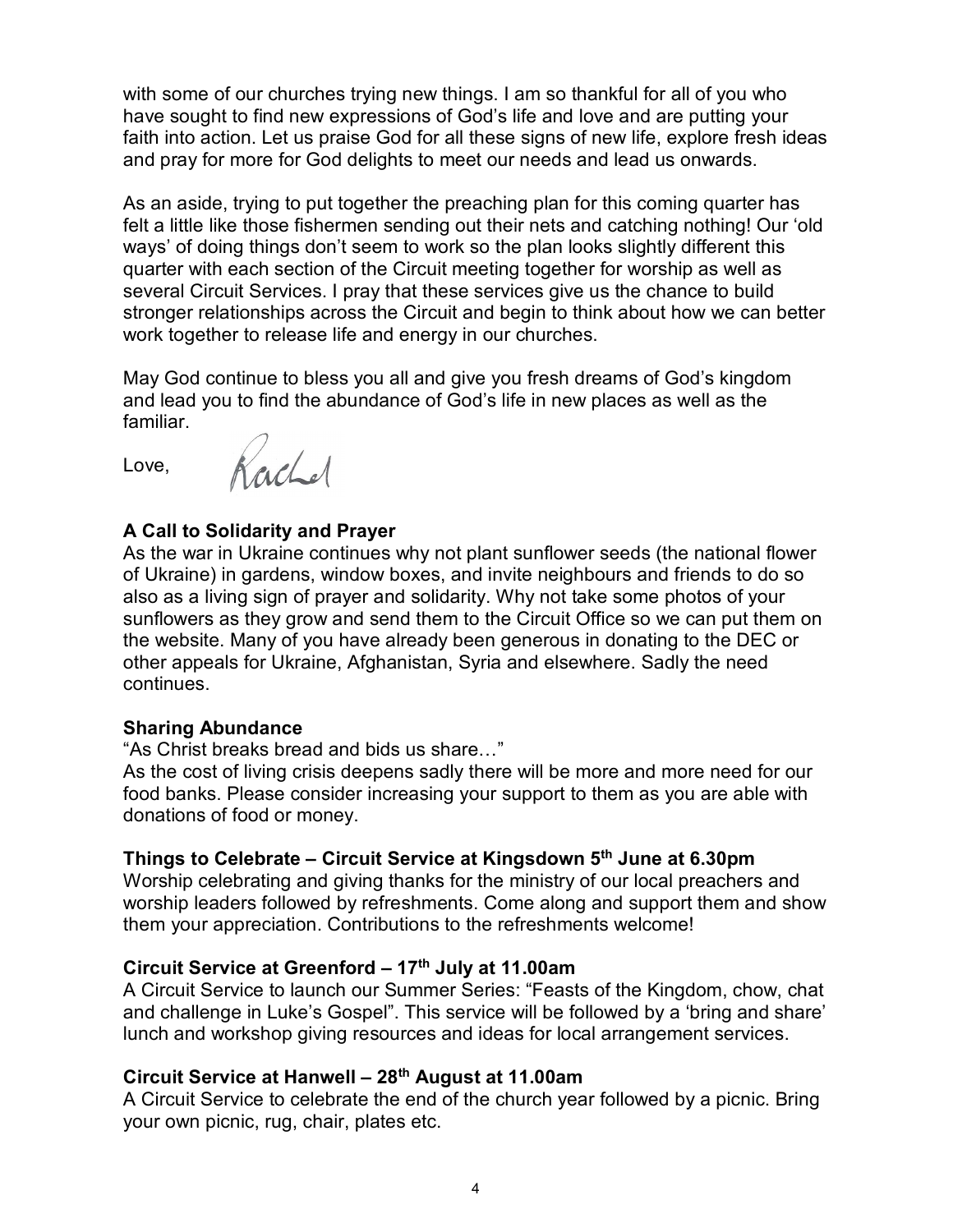# Circuit Mission Day

#### Gerald Barton, Editor

On  $9<sup>th</sup>$  April people from around the Circuit gathered at Hanwell to begin thinking about the shape of our future mission. About 25 of us came together from most of the churches in the Circuit.

The day was introduced by Rev Sue Male who gave a brief overview of our Lent course 'Unless the Lord Builds the House' which had led up to the Mission Day. The course had encouraged us to look around our local areas thinking about the kind our housing there is and what services there are – transport, parks, libraries etc and then to have conversations with people on what they felt was good and notso-good and what they liked and didn't like about their areas. Leading on from that, we can begin thinking about what our circuit and churches might do in response taking account of what is already happening and whether there are any gaps that we might seek to fill.

The first speaker of the day was Mark Dishley from Christians Against Poverty (CAP) who is the Centre Manager of their Ealing & Acton Debt Centre based at the Oak Tree Fellowship in Acton. Mark outlined how he had grown up in the Ealing area and, although he had felt led by God to work in a number of countries, he had been involved in local initiatives such as the St John's Soup Kitchen before working with CAP.

CAP was founded in 1996 and since then has become a nation-wide charity offering debt counselling and practical help with getting people out of debt. When someone contacts CAP for help the following happens:

- To begin, a Debt Coach and a support worker will visit the person in their own home and will gather as much information as possible about their financial issues.
- CAP head office in Bradford will then put together a realistic budget prioritising the payment of essential bills. Cap will also negotiate affordable payments with each creditor and take action to stop unfair interest and charges where possible.
- The Debt Coach will then make a second home visit to explain the budget and the payments the person will need to make.
- In most cases, a 'CAP Account' will be set up for the person rather like a simple bank account. The person pays an agreed weekly or monthly amount into the account to cover bills and debts and CAP then pays the creditors.
- If debt is severe, CAP will help people with insolvency options such as petitioning for bankruptcy and will help with the necessary forms and, if necessary court proceedings.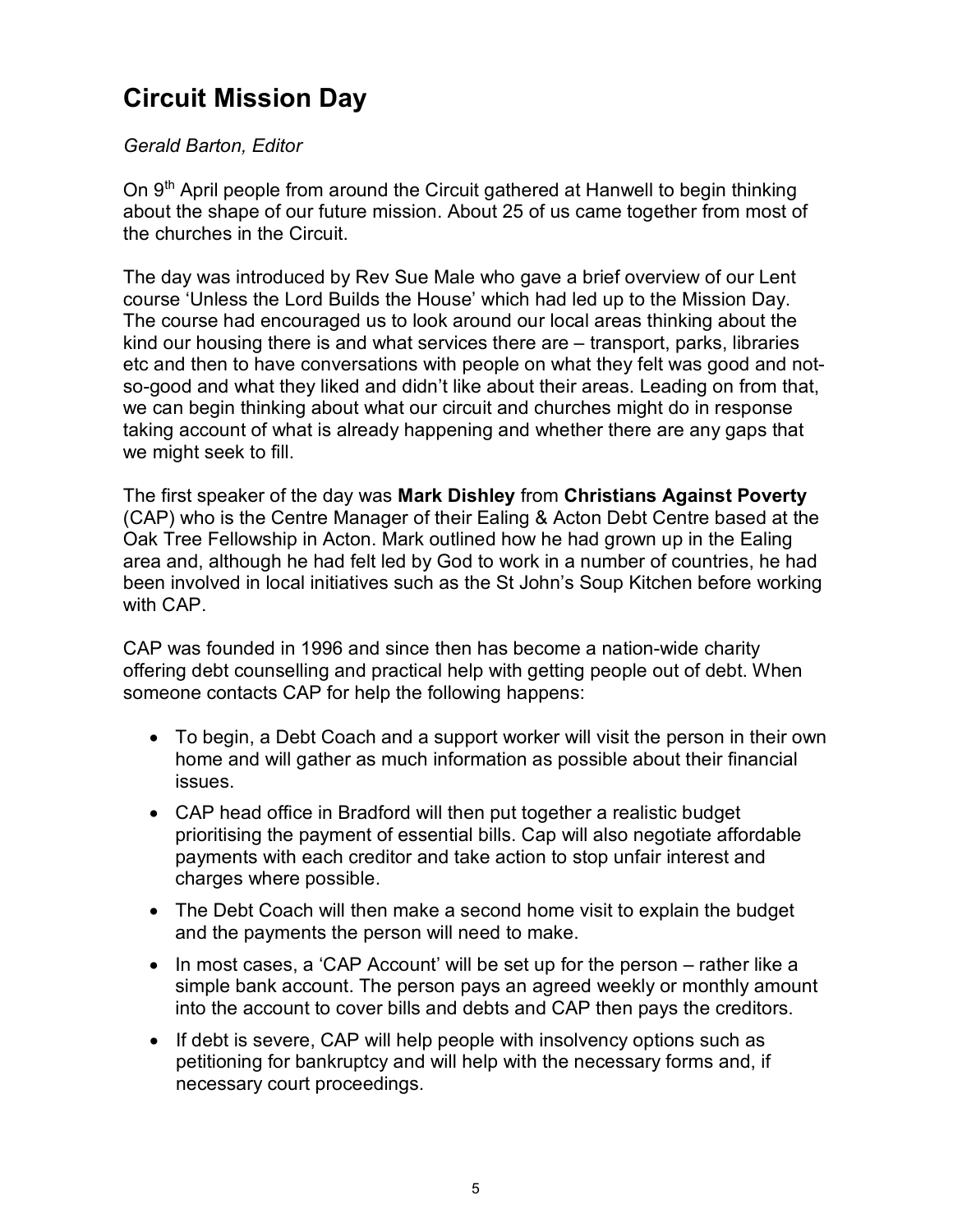How can churches help? Mark explained that one option is for people to volunteer to 'befriend' people struggling with debt. This would involve occasional phone calls just to see how people are doing and offer a friendly listening ear. There are other ways churches can help on the 'get involved' pages of the CAP website.

Throughout his talk, Mark stressed the need for churches and people to come together to do things and that everyone can have a part to play in that. God had challenged him to do things he had not foreseen and may challenge us in a similar way. In that, we need to be open to being 'changeable' and to embrace change.

You can find out more about CAP by going to **https://capuk.org**. Note that in addition to debt counselling, CAP also runs Job Clubs to help people with practical help in finding employment and Life Skills courses to help people to get their most from their finances.

Our next speaker was Marie Newstead from Ealing Churches Winter Night Shelter (ECWNS). Marie has direct experience of homelessness and knows 'what it is like' - some of us will remember her as a night shelter guest a few years ago. She was made homeless in 2017 and struggled to get help. At the time Ealing Council was unable to offer support although she did receive help from Crisis in Brent who found hostel accommodation for her in Harringey. Despite her struggles, Marie volunteered with the Salvation Army and with Build on Belief (which helps people struggling with substance use). Eventually, she and her partner found a studio flat that they were able to move into. Then, the opportunity came up to work with ECWNS as a Shelter Worker. Underpinning her work is not only her own experience of homelessness, but also the network of contacts she built up with the various organisations she had contact with during that period in her life.

A number of our churches have worked with ECWNS providing volunteers and venues for the night shelters. This all came to a halt when the pandemic began. Fortunately, Ealing Council found accommodation for homeless people in Ealing which rather solved the problem, if only for a time. Although some churches in Ealing were keen to re-start for the 2021/22 season, the risks were still too great. Just one guest or volunteer testing positive would have caused the whole night shelter to collapse as multiple people would have had been at risk and would have had to self-isolate. In practice the operation would then have had to shut down.

A solution was found when the opportunity arose to take 10 places in a small B&B hotel in Southall – the Broadway Hotel – from 1<sup>st</sup> January to the end of March. This gave guests their own rooms, TV, WiFi and the ability to self-isolate if necessary. The hotel had a small kitchen with a washing machine and churches delivered food for evening meals on a rota basis – Ealing Green provided one meal a week for 7 weeks and Kingsdown provided 2 Sunday evening meals. In addition, a Saturday breakfast was provided by the Church of Our Lady of the Visitation in Greenford – something that is continuing although the shelter has now closed.

Marie has worked closely with shelter guests helping them sort out a whole range of issues. Apart from providing accommodation during the winter months, guests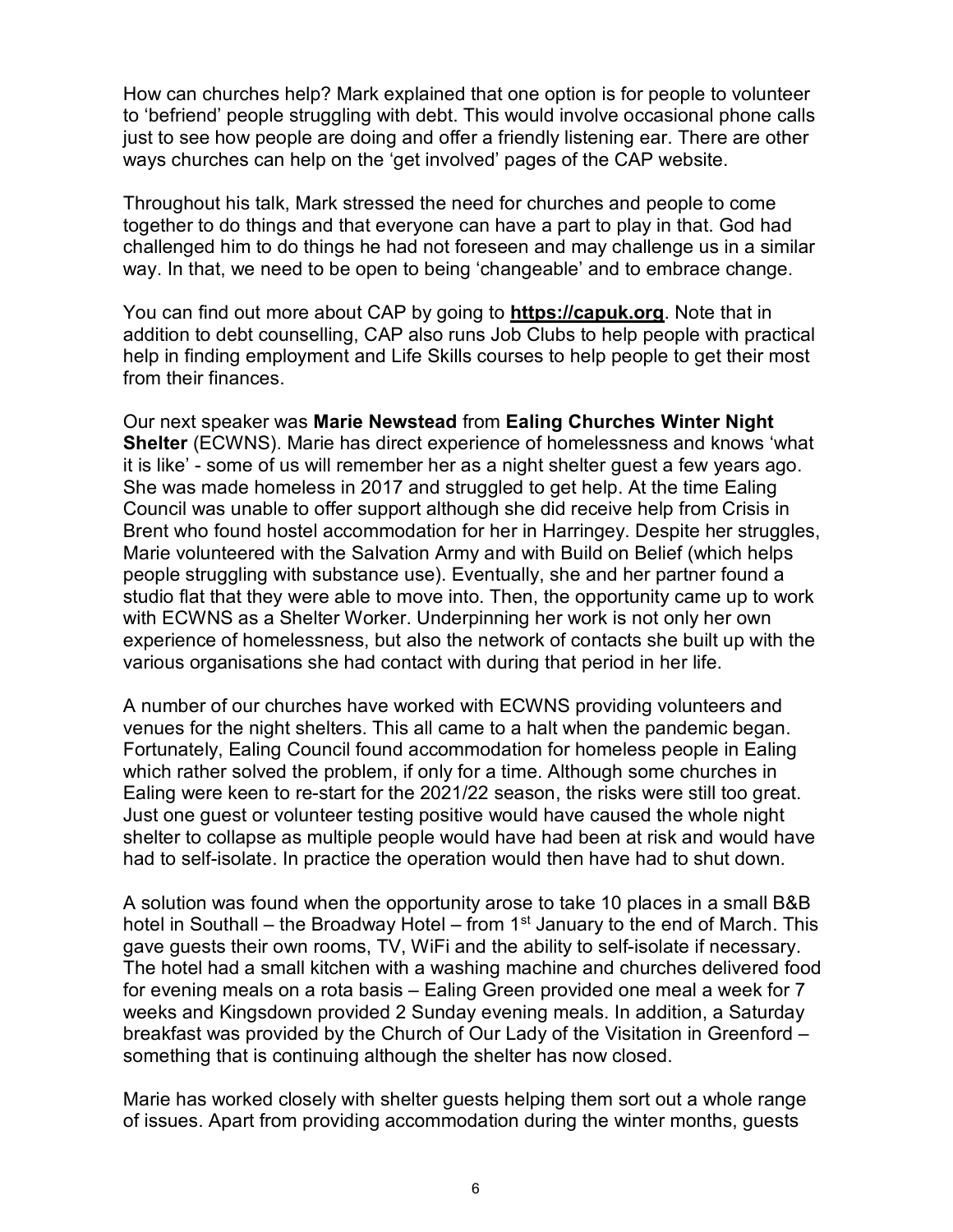are also helped with such things as GP registration, getting them glasses as well as complex issues such as replacing passports and obtaining 'settled status'.

The plan for next winter is not yet clear. As Marie explained, the hotel was good and worked well but lacked anywhere where the guests could meet together. Guests liked the flexibility of the hotel in that they could come and go as they needed but missed the community that being in church halls gave them. ECWNS are now exploring the way forward for next winter.

Marie pointed out that in many ways the homeless are 'hidden from view' In 2020 St Mungos estimated that there 13 people in Ealing Living on the streets. However, this took no account of people sleeping on friends' sofas and having to move from place to place. They are also to be counted as 'homeless'. At least there is no reason for people to go hungry in Ealing – there are soup kitchens and places where people can get free food open every day.

In conclusion, Marie asked for continuing prayers for the work of the night shelter.

Our third speaker was Janet Fletcher from Ealing Foodbank. Referring to the title of our Lent course, Janet began by saying that her image is that of a dry stone wall rather than a house. The blocks needed to build houses are typically all of the same size and shape whereas in a dry stone wall all the stones are of different sizes and shapes. Each has its place and each is important in keeping the wall together.

Ealing Foodbank began in 2013 (although foodbanks in general date back earlier than that) when there was a growing consensus among churches that there was an emerging need within the borough. With growing economic pressures, benefit changes and the impact of the pandemic more and more people are finding they need to use the foodbank.

Poverty is often described as a prison, a trap into which people fall. The foodbank recognises that the issue goes beyond feeding people and has come up with an acronym for its work - 'FEED' – Focus on Ending Ealing Deprivation centring on:

- 1. Food
- 2. Fellowship
- 3. Funded Advice
- 4. Forums
- 5. Finance
- 1. Food from April 2021 to March 2022 the foodbank supplied 3-day food packages to 31,898 clients and fed 600 – 800 people each week.
- 2. Fellowship as a result of the pandemic it has not been possible to offer people coffee, cake and a chat when they collect their food. Two of the centres are looking at how they might re-start offering fellowship in some form. However, the numbers of people using the foodbank poses issues for providing fellowship in the 2-hours that they are open.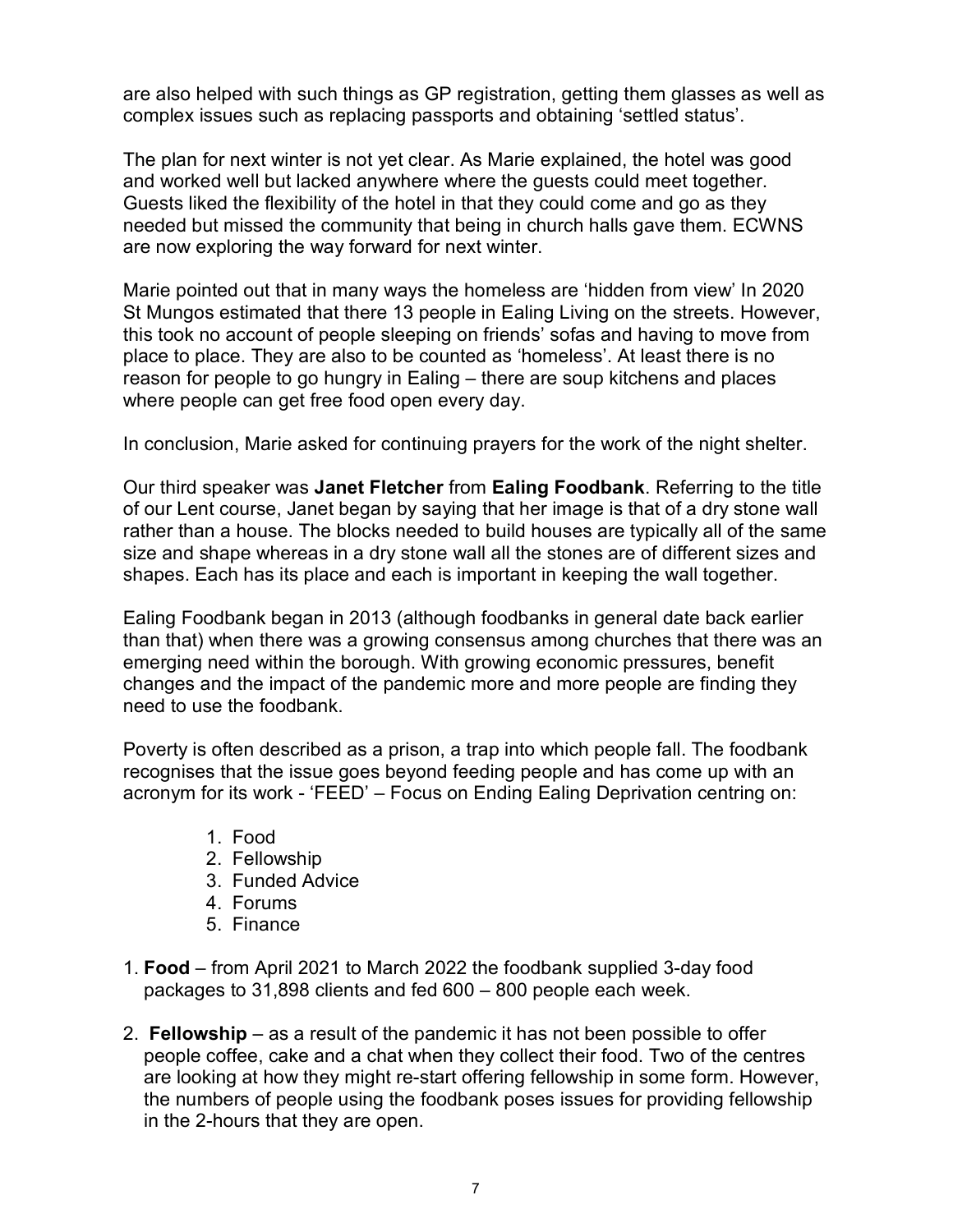- 3. Funded advice the foodbank has received a high level of financial donations and has been able to fund the involvement of Crosslight Advice which provides advice on money and other issues to foodbank clients. The foodbank is also looking at a new advice service to help people adjust their lives to meet the issues posed by their current circumstances.
- 4. Forums working through such forums as Ealing Business Expo 2022. Businesses in Ealing have a huge impact on people's lives. The foodbank is working to encourage businesses to consider their levels of pay and moving towards paying at least the London Living Wage (currently £10.55/hour) rather than the National Minimum Wage  $(E9.50/h$ our from 1<sup>st</sup> April 2022).
- 5. Finance the foodbank needs to be good stewards of its resources and is looking at how it can professionalise its fund-raising.

The foodbank shows what can be achieved when churches work together – the same can also be said about ECWNS. In conclusion Janet posed a question as we think about the Circuit's future mission – "Is the Lord asking us to build new houses or an extension to somebody else's?"

At this point in the proceedings we broke for lunch. Sue Male summed up the needs of the organisations we had heard from as follows:

- Christians Against Poverty: Prayer and volunteers to become 'befrienders'
- Ealing Churches Winter Night Shelter: Patience as they work out how to operate next winter.
- Ealing Foodbank: Prayer and resourcing to help with skills advice.

Sue Male also mentioned Hanwell's Wednesday coffee mornings which coincide with the foodbank sessions at St Mellitus opposite the Methodist Church. Hanwell makes conscious efforts to draw people in and people using the foodbank do drop in for a coffee and a chat.

The speaker for the afternoon session was **Sharon Nugent** from the London District Learning Network who spoke about 'mission' more broadly and the initiatives the Methodist Church is currently promoting.

Mission begins with God. As the former Archbishop of Canterbury, Rowan Williams has put it, mission is "finding out what God is doing and joining in".

Most church mission has focussed on what Sharon called the 'attractional' model, ie trying to draw people into the church, to 'come and hear'. On this model, the best place for mission activity is the church and church-sanctioned meetings. Sharon contrasted this with the 'incarnational' model as used by Jesus and the Apostles. This involves going out to where people are to engage with them and build relationships. "Every Methodist wherever they are is a part of mission". Mission is about living out God's love in the world and our wider communities.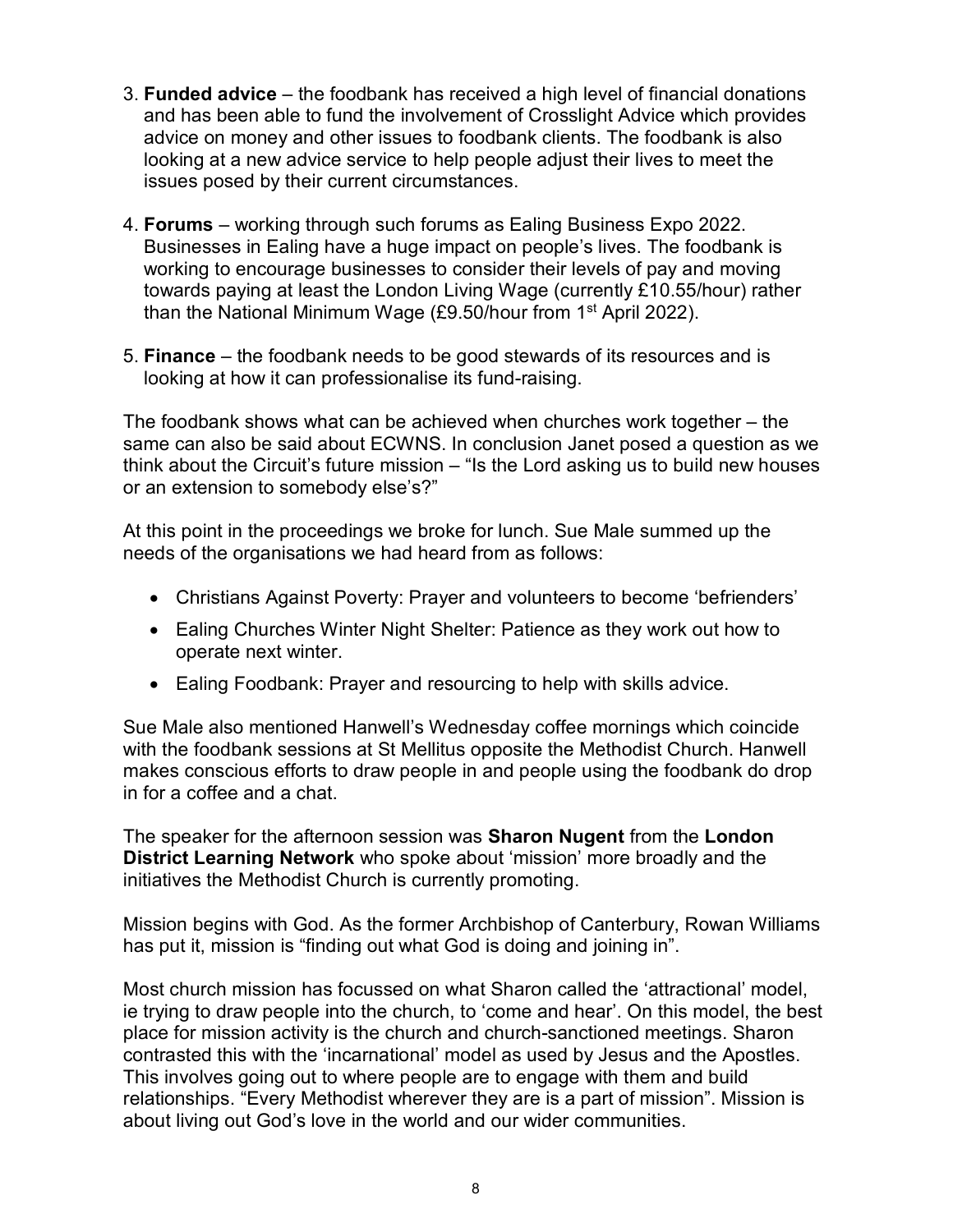Sharon briefly described the Methodist Church's mission initiatives since 2000 – Our Calling, Fresh Expressions, Mission-shaped Church. However, society has continued to change and there is an increasing degree of disengagement from church in our society.

New Places for New People (NPNP) is about projects focussed on forming new Christian communities for those not yet part of an existing church. This may involve projects in, for example new towns or new housing developments, among students or families with children. Projects could begin anywhere in very diverse contexts. In part, NPNP is about reclaiming Methodism's missional DNA.

Allied to NPNP is Church at the Margins which is more closely linked to nurturing new Christian communities amongst marginalised people. This links in with projects directed at people who live on the margins of society – the homeless, those struggling with poverty and debt etc. To quote Deacon Eunice Attwood, the Methodist Church's Church at the Margins Officer, "social justice and evangelism are deeply intertwined".

Every circuit is being asked to imagine and begin sustaining something new. By 2025, all circuits should include Church at the Margins in their mission action plans. There will be some central funding available for projects although this will not be for a while yet.

In sum, we are encouraged to go out, to re-discover, to re-connect, to go to where people are, to build relationships, to listen and to take the love of God to meet people out there wherever they are.

To find out more about New Places New People, go to:

#### https://www.methodist.org.uk/our-work/our-work-in-britain/evangelism-growth/newplaces-for-new-people/

A series of webinars is being organised for each Learning Network region to introduce Church at the Margins – watch out for dates for the London region.

Rev Ajay Singh brought the day to a close. While we had heard some interesting and inspiring things, he was concerned that the number of people attending the day was fairly low (25 out of a total Circuit membership of 372). In itself this gives cause for thought and reflection as the Circuit seeks its way forward.

Thanks go to our Deacon, Theresa Simons-Sam for her hard work in organising the day and to Hanwell for providing the venue and lunch.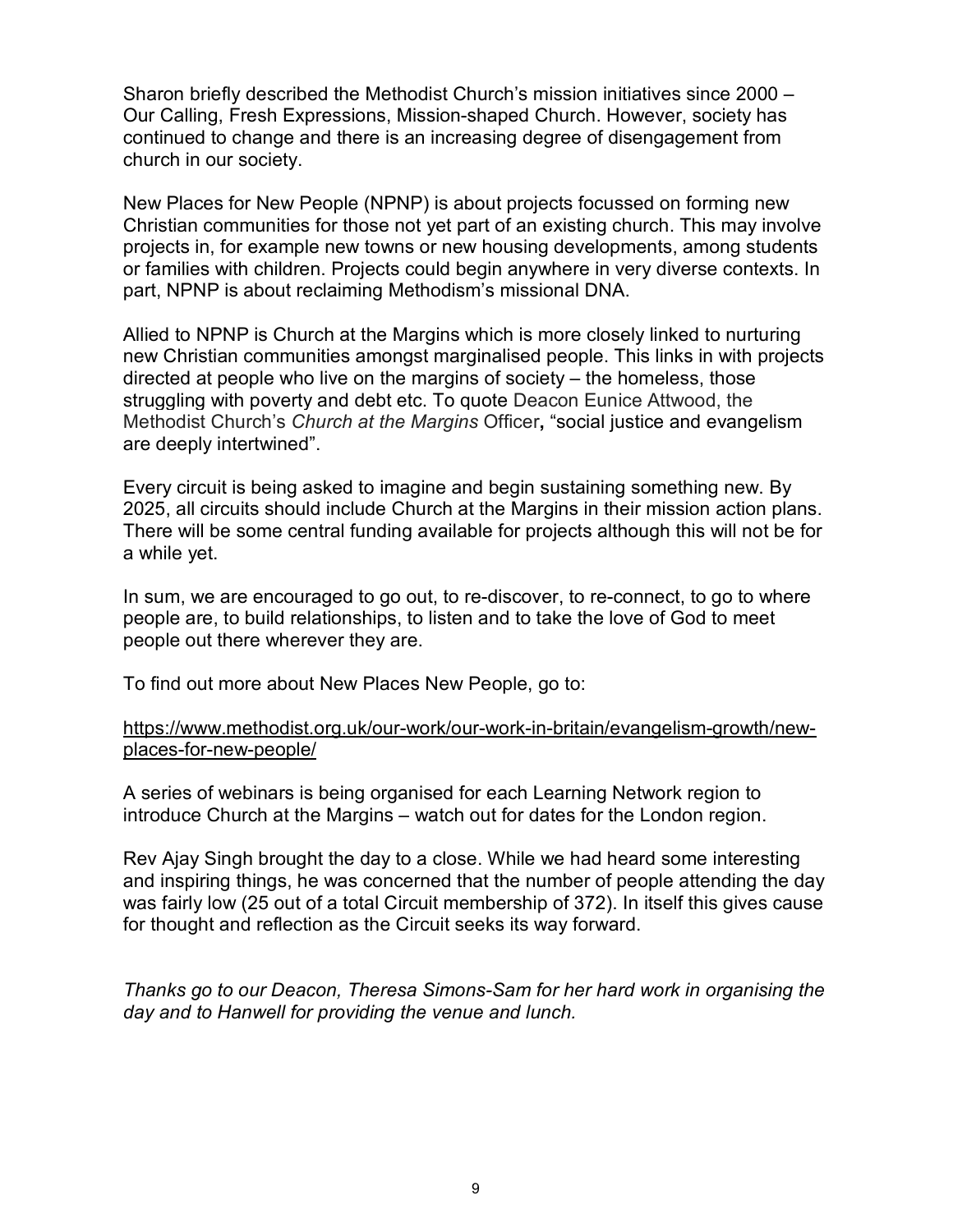# Response to the Government's plans to offshore asylum seekers in Rwanda

The President and Vice-President of the Methodist Conference, The Revd Sonia Hicks and Barbara Easton

The Government's plans to offshore asylum seekers in Rwanda gives yet another insight into its hostile, uncompassionate and ineffective response to asylum seekers and refugees.

People are not a problem to be dealt with, but are individuals with inherent value and dignity made in the image of God. Sending some of the most vulnerable people in the world thousands of miles away to be imprisoned does not respect this dignity.

The factors which push people out of their homes and into displacement will always be much stronger than those which motivate them to claim asylum in a certain place. As we have seen in Ukraine, conflict and persecution can become a daily reality at a distressingly rapid pace.

Whilst it is important to address the dangerous trade of people smuggling across the channel, the lack of safe and accessible routes by which people can claim asylum in the UK will ultimately contribute significantly to increased small boat crossings. The government have shied away from committing to a resettlement target, and the Nationality and Borders Bill lacks detail of new or expanded resettlement routes. Now, the government is passing the issue onto another country, which the UK has previously criticised for holding a poor record on human rights.

Offshore processing is a distraction from the real work which needs to be done to establish workable, safe and welcoming routes through which the UK can play its part in responding to need.

We urge the government to reconsider their approach, and accept proposed amendments to the Nationality and Borders Bill to uphold a practice of welcome.

#### A Prayer for our lawmakers

O God, who holds the nations in loving hands, we pray for British Parliamentarians as they hold the futures of asylum seekers and refugees in their hands. We pray O God, for new laws to be just and fair, to be compassionate and life enhancing. We pray for those who will debate, table amendments and vote on the Nationality and Borders Bill. May your love, O God, reign in their hearts. May they see beyond short term populism and grasp the common humanity that we all possess. May your Holy Spirit inspire us as we campaign against any government initiative which seeks to override the fact that we are all made in Your image. In the name of Jesus Christ, we pray.

Amen.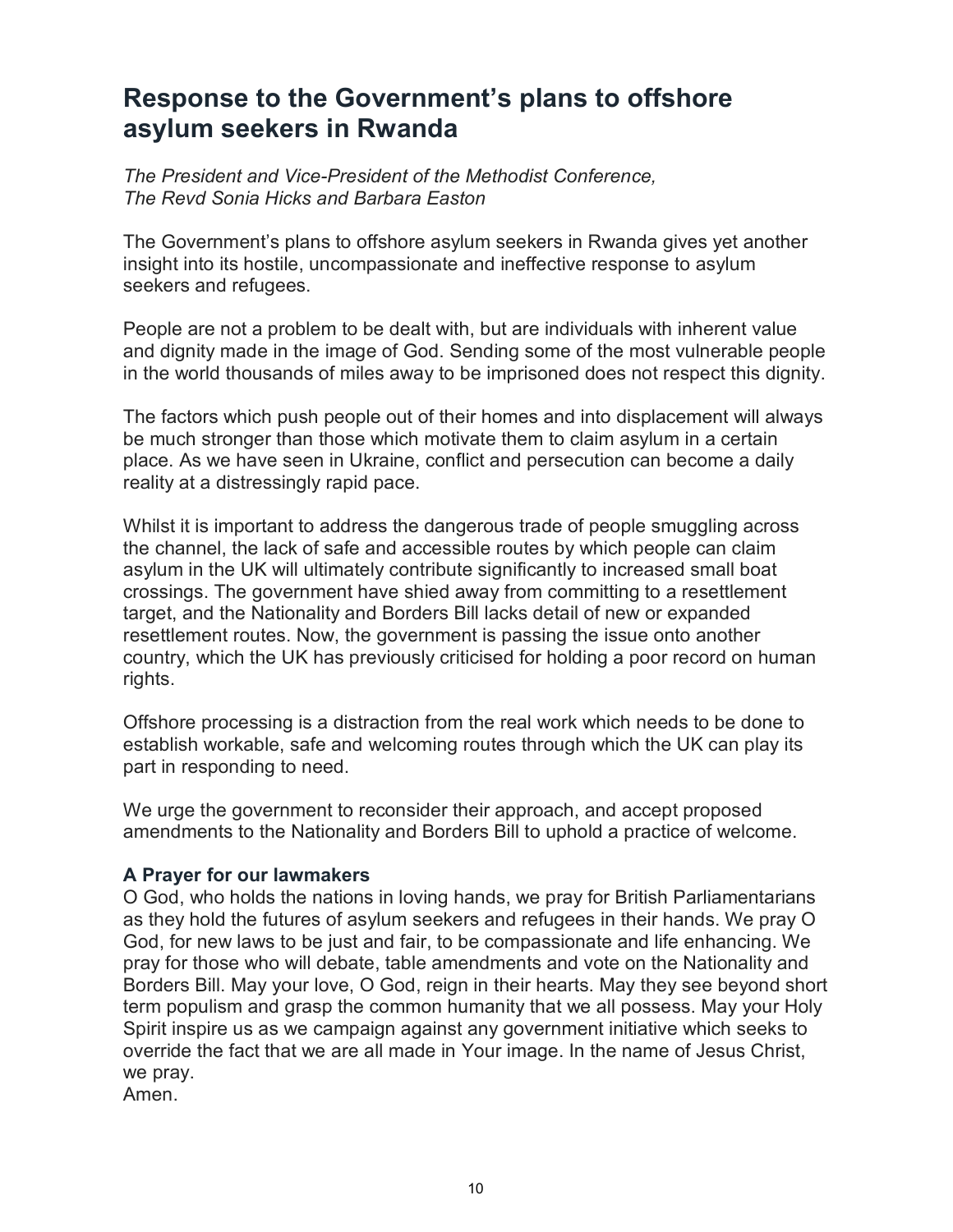# From the Circuit Meeting

The most recent Circuit Meeting took place on 23<sup>rd</sup> February at Kingsdown and was the first 'in person' meeting since the start of the pandemic. Opening devotions were led by our Superintendent Minister, Rev Rachel Bending.

Rachel opened by giving a round-up of some of the things that have been going on in and around the Circuit.

- Hanwell's Wednesday coffee mornings were going well and were having a good impact in the local community.
- The Ealing Churches Winter Night Shelter had taken 10 places in the Broadway Hotel in Southall. Ealing Green had taken an evening meal on Thursdays to the hotel for the Nightshelter guests for 7 weeks. (nb Kingsdown also provided 2 Sunday evening meals – Editor).
- There were concerns about the number of people returning to Sunday services. Churches had seen a drop compared to before the start of the pandemic and were wondering what the future holds.
- Our deacon, Theresa Simons-Sam will be ordained in June having completed all parts of her training. The Ordinands' Testimony Service will be at Wesley's Chapel on 22nd May at 6.30pm.

From time to time there are changes in the representatives to the Circuit Meeting. On this occasion, Esther Ackah (Kingsdown) stood down and Anil Griffin (King's Hall) formally joined the meeting. It is worth remembering that the members of the Circuit Meeting are the Managing Trustees of the Circuit and that an up-to-date list of trustees must be maintained with the Charity Commission.

Last year the annual Methodist Conference decided that churches should be able to register for the solemnization of same-sex marriages although the final decision rests with each local church council. This is an important issue which church councils need to consider. The meeting heard how this had been approached by Rev Sue Male in her pastoral section - Ealing Green, Kingsdown and Pitshanger. Sue led discussions with each congregation at which people were encouraged to express their views. At the end of each discussion, an indicative vote was taken by secret ballot in order to gauge the overall feeling of each congregation. The church councils could then decide what in the light of the results whether or not to register or, whether to re-visit the issue at a later date.

On safeguarding, the meeting heard that training had been held up during the pandemic. Churches are now assessing their needs to training as well as for DBS checks which must be renewed on a four year cycle.

The pandemic has slowed progress on the King's Hall development project. However, work is progressing on finalising the 'Heads of Terms' which will form the basis of the agreement with the developer, Pocket Living. The project will then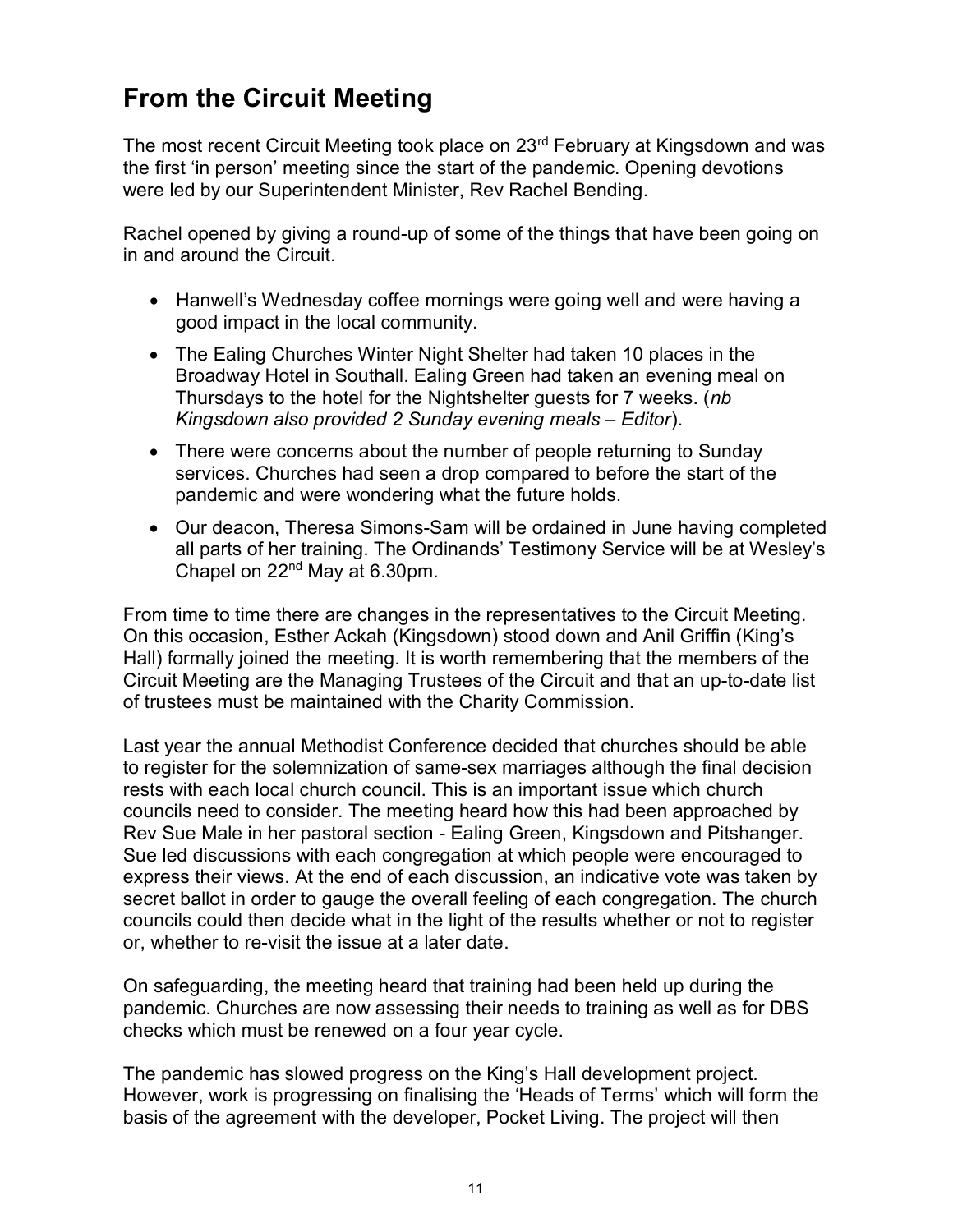move on to developing the design of the proposed building in more detail with architects. In the meantime, discussions are ongoing with Ealing Council's Planning Committee. Thinking forward, the King's Hall congregation needs to begin to consider how it can engage more widely with the community in Southall so that they can maximise the opportunities which the new building will present.

A new board is to be put up outside the King's Hall board to publicise the fact that the church continues to meet in the school next door.

The Circuit's finances continue to be a source of concern and the meeting heard that; although they were broadly as expected, the results for 2020/21 showed a further deficit of around £40-50,000. The assessments paid by our churches to support our ministers and the work of the Circuit were not generating sufficient income. This is, of course doubly problematic as a number of our churches are themselves struggling financially at present.

The Circuit owns a number of properties which are let to generate income. These include a former manse and two sets of flats. Whenever tenancies come up for renewal or re-letting, the meeting must give its approval (this is also the case when church flats are let) and the meeting approved the letting of two flats at Havelock House and a re-valuation of rents at a property comprising two flats at Newton Avenue in Acton.

As a landlord, the Circuit must also ensure that its properties are properly maintained and looked after. The meeting approved proposals to replace windows and carry out other refurbishment works at Havelock House. A proportion of the expenditure is recoverable from the owners of three of the flats which were sold on long leaseholds in 1987.

Finally, the meeting prayed for those who had died during the Coronavirus pandemic.

The next Circuit Meeting is planned for 26<sup>th</sup> May 2022.

# Leading Worship and Local Arrangements

"Local Arrangements" are a regular feature of our churches' worship. They give people in our churches the opportunity to arrange services and lead worship. They can, however be intimidating….

Following the Circuit Service at Greenford on 17<sup>th</sup> July, Rev Rachel Bending will run a workshop on how to organise Local Arrangements and leading worship and will hand out resources.

Anyone who is interested is invited to attend.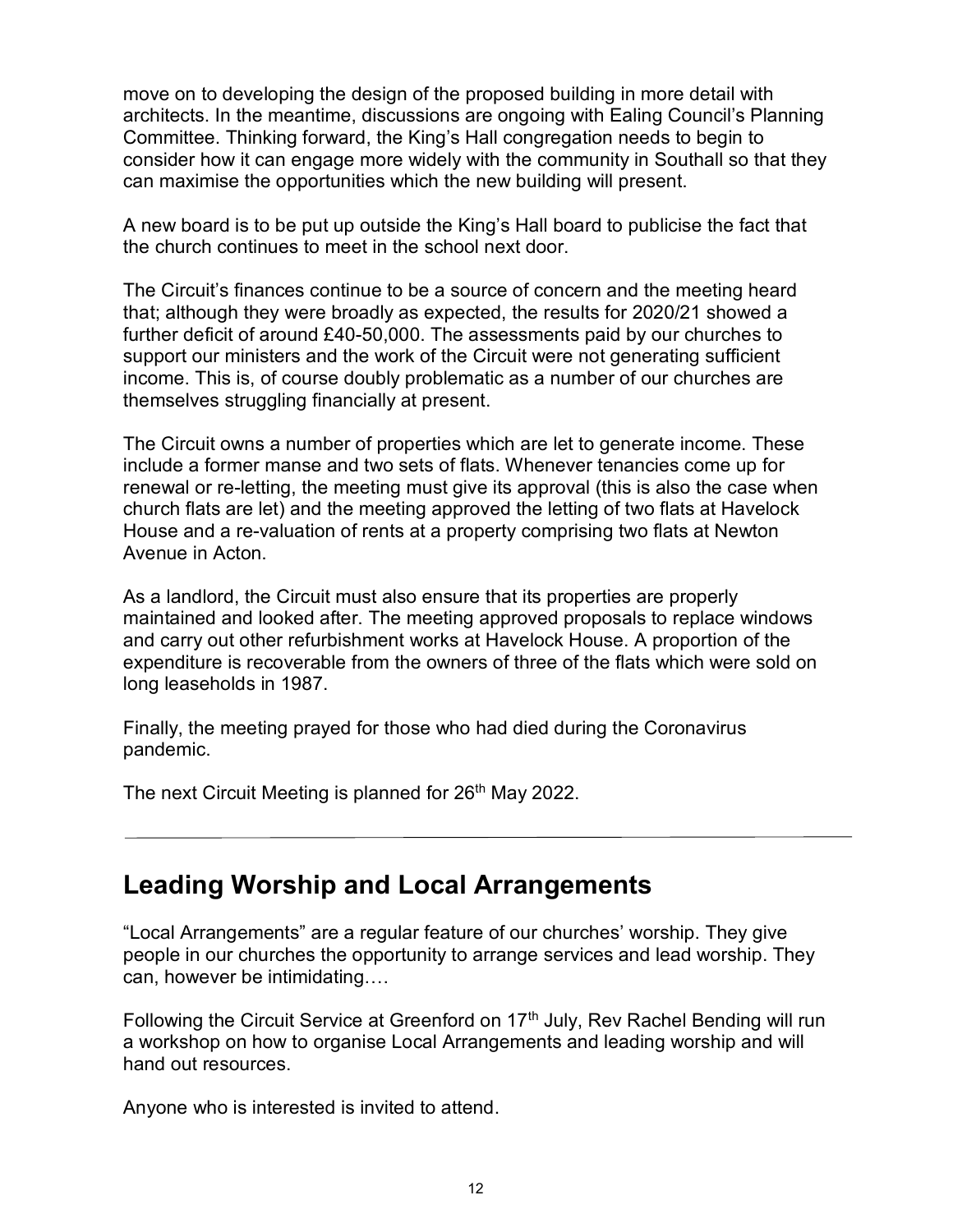# Christ has No Hands

#### Gerald Barton, Editor

During the last session of the Monday evening Lent group led by Rev Sue Male, more than one person mentioned writers who made reference to poems or readings that say 'Christ has no hands'. The message, of course is that Christ can only work through us and the actions we take in the here and now. Here is a translation of a poem I found while on holiday in Genova in 2012 alongside another poem dating from the 15<sup>th</sup> century attributed to St Teresa of Avila expressing the same idea.

Christ has no hands, He has only our hands To do his work today.

Christ has no feet, He has only our feet To go to people today.

Christ has no voice, He has only our voice To speak of Him today.

Christ has no strength, He has only what we can do To guide people to Him.

We are the only Bible That the peoples still read. We are the only evangelist Written in deeds and words Christ has no body but yours, No hands, no feet on earth but yours, Yours are the eyes with which he looks Compassion on this world, Yours are the feet with which he walks to do good, Yours are the hands, with which he blesses all the world. Yours are the hands, yours are the feet, Yours are the eyes, you are his body. Christ has no body now but yours, No hands, no feet on earth but yours, Yours are the eyes with which he looks compassion on this world. Christ has no body now on earth but yours

# Walking for Diverse Leadership

#### Daud Irfan, Methodist Youth President 2021-22

When the COVID-19 pandemic suddenly affected the whole world, its impact on the lives of people was unimaginable. This was something we were not prepared for. Being at home during lockdown was a time of new beginnings for me. I discovered new hobbies and interests, one of which was walking. When we were going through a period of lockdown during the first wave, one thing I was able to do was go outside and exercise and for many months I began walking miles and miles on a daily basis. Little did I know at that time that this was God's idea to prepare me for something which I could never have imagined, walking from Cardiff all the way to London.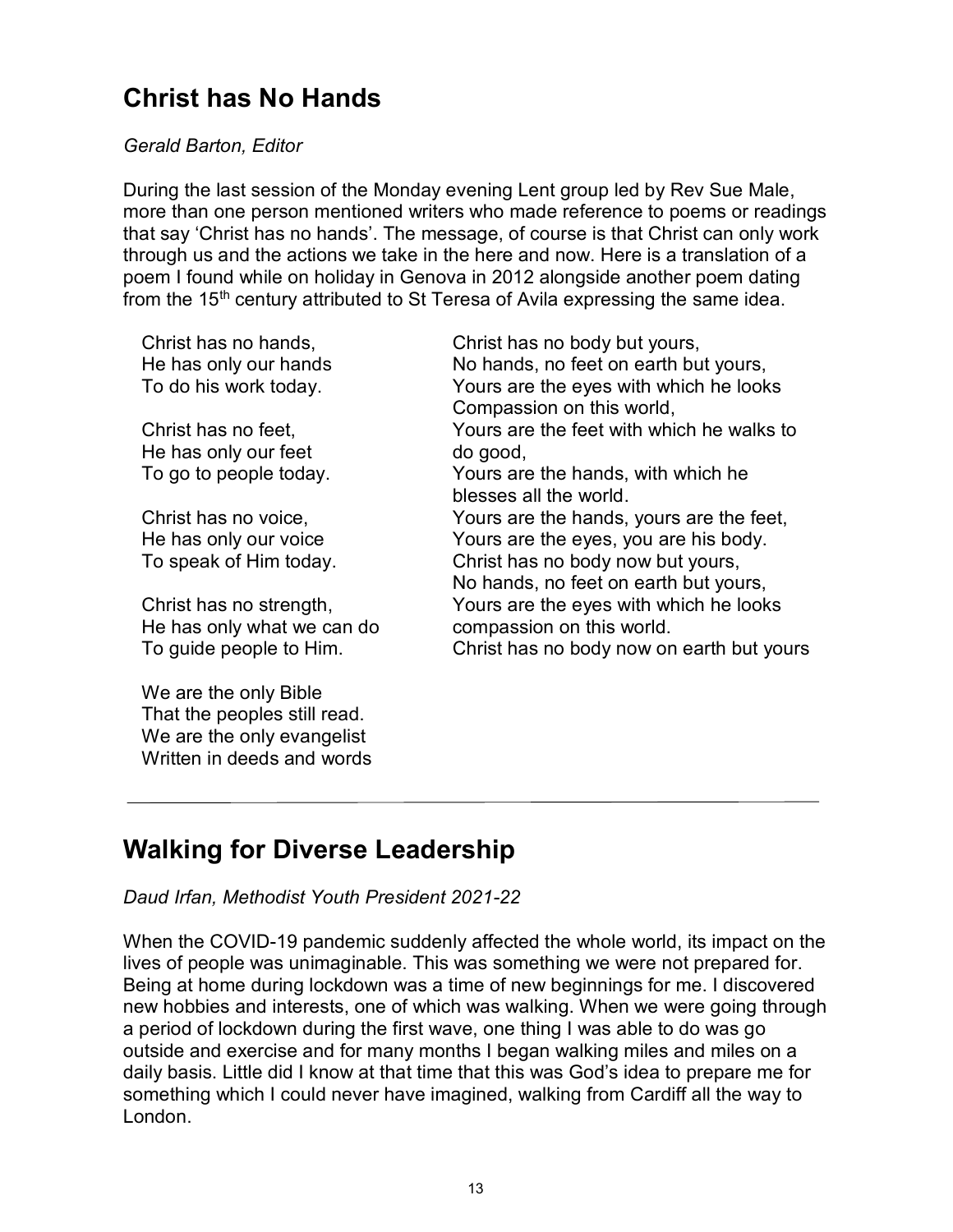When I started my year as the Youth President, one thing I was passionate about was seeing culturally diverse people take up the torch and step up into leadership roles. The experiences I have picked up throughout my life growing up as a culturally diverse young person in a country as diverse as the UK have inspired me to encourage other young people to come forward as future leaders.

The challenge was a tough one but myself and my father, Revd Irfan John, the Synod Enabler for Culturally Diverse Congregations in Wales, managed to walk 167 miles over seven days. This was no easy feat to achieve. The first day began full of sunshine as we left Rumney Methodist Church in Cardiff after a wonderful and truly moving service. The next few days were filled with heavy rain and strong winds. We were determined to finish the walk in London and had prepared for all weather conditions with a positive mind-set and warm, waterproof clothing.

As you can imagine on such a long walk, blisters and sprains were bound to happen, and mine began to appear by the end of the second day but we carried on with the walk. Having my father by my side was a huge encouragement having his passion, dedication and support throughout our journey. He had been training for this for some time so it was no surprise to see how full of energy he was from the start of the walk and, every day from the early hours of the morning until we reached our destination each evening. This was a huge motivation for me alongside all the inspiring phone calls, messages and comments we were receiving on social media from people who were tuning into our videos and live streams.

The final stretch of our journey was from Uxbridge to Wesley's Chapel and Leysian Mission in the City of London. That day seemed to go by so much quicker than expected due to the excitement and joy at how far we had walked in the past few days. The two of us had walked the entire distance and throughout the week, we had made short stops in local Methodist churches and met many friends, church members and colleagues who joined us in fellowship and prayer. For the last mile through the City of London we were joined by a dozen people before reaching Wesley's Chapel where we were welcomed with a celebration service organised and led by the Rev'd Canon Dr Jennifer Smith.

I would like to thank all those who were such a huge support for us throughout the walk and helped myself and my father to complete this huge target that we had set out to achieve.

Downloaded from the Methodist Church website www.methodist.org.uk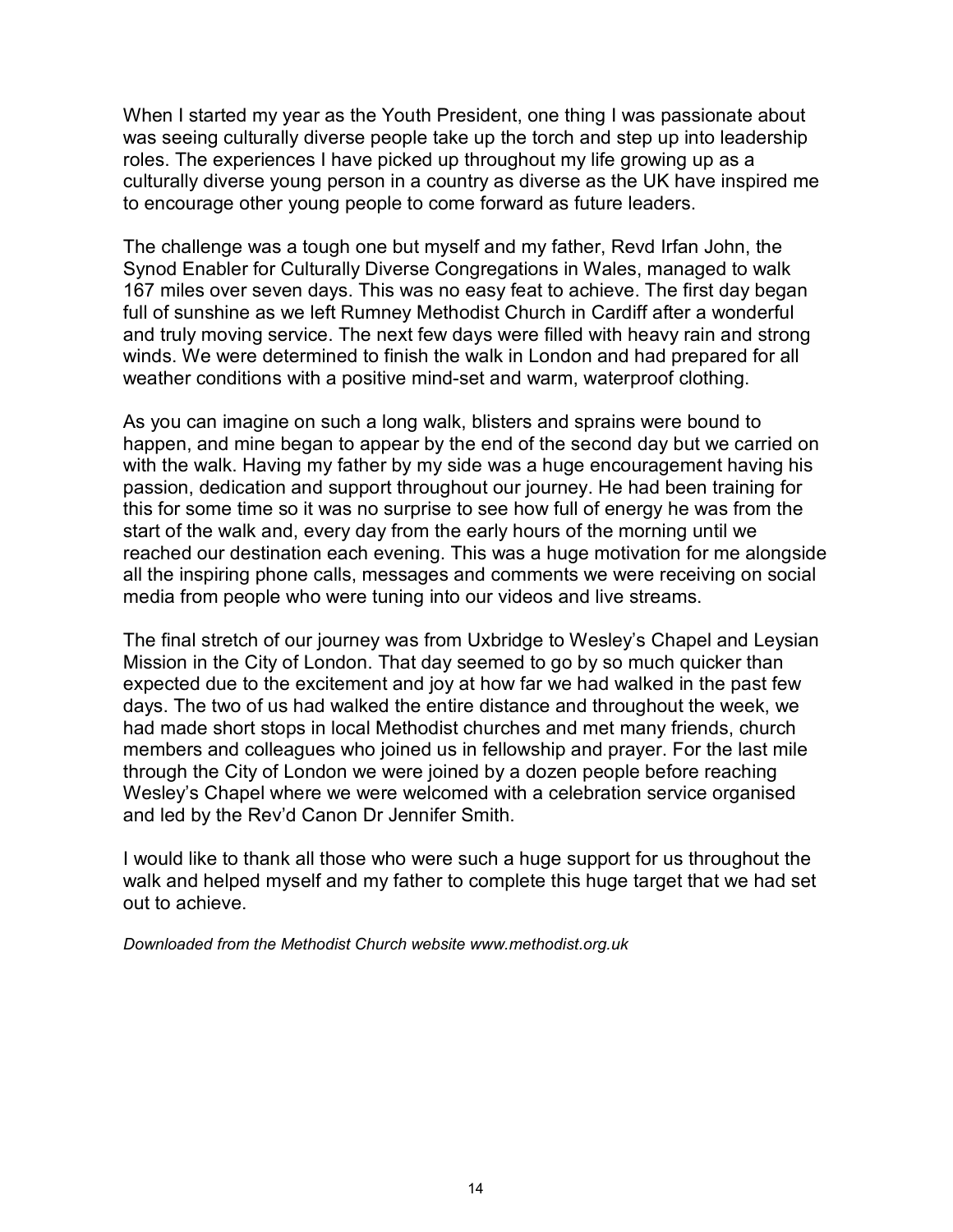# Religion and the State

#### Gerald Barton, Editor

In July 1982 a special service of thanksgiving was held in St Paul's Cathedral to mark the end of the Falklands War. I recall the irritation in certain political circles when it was clear that prayers would be offered not just for the British dead but also the Argentinians who had lost their lives in the conflict. It struck me then that one of the functions of the church in this country is to act as a kind of 'conscience' for the nation and for the government in particular. Of course, this might be said of any church and, indeed any religion, in any country. Becoming directly involved in politics can be problematic for the church as it inevitably leads to areas where messy compromises have to be made and where the 'least bad' option is often the best there is. Nonetheless, governments need groups and institutions such as the church to perpetually remind them of the moral issues surrounding their decisions and actions.

Personally, I am highly sceptical of the desirability of aligning church and state too closely. Certainly, I would not feel comfortable living in a theocratic state or one which claims that its religion is its foundation. That would smack too much of rulers and governments regarding their policies as God's policies, a high form of arrogance if ever there was one. Fortunately, in this country we have not had such a government since the Commonwealth that followed the Civil Wars of 1642 – 1651.

In some countries there is a worrying trend for religion to become too closely aligned with nationality. For example, this has been the case to one extent or another in India ever since independence. Even though India is officially a secular state, the ruling Bharatiya Janata Party (BJP) has 'Hinduvta' within its founding philosophy. Regrettably, it is also seen in Russia where being 'Russian' is often closely tied to being Orthodox. In other words, to be truly Russian is to be Orthodox.

It is not surprising, nor indeed unusual for states to attempt to co-opt religion into their service. In 1941, when German tanks were at the gates of Moscow, Stalin co- opted the previously persecuted Russian Orthodox Church as a means of rallying the people in their struggle against the invaders. Post war, relations between church and the Soviet state went through periods of relative 'freedom' and periods of persecution. At times, the church colluded with the state, for example in the repression of Ukrainian Catholics after 1945. At times, the church could be useful to the state but it would always sit awkwardly alongside the atheist ideology of the communist regime. Since the fall of communism however, links have become very much stronger.

One of the underlying reasons for the Russian invasion of Ukraine is Vladimir Putin's belief that Ukraine is not a 'valid' state and that there is no such thing as a Ukrainian 'nation'. When Ukraine emerged as an independent state at the break-up of the Soviet Union, an independent Orthodox Church of Ukraine also began to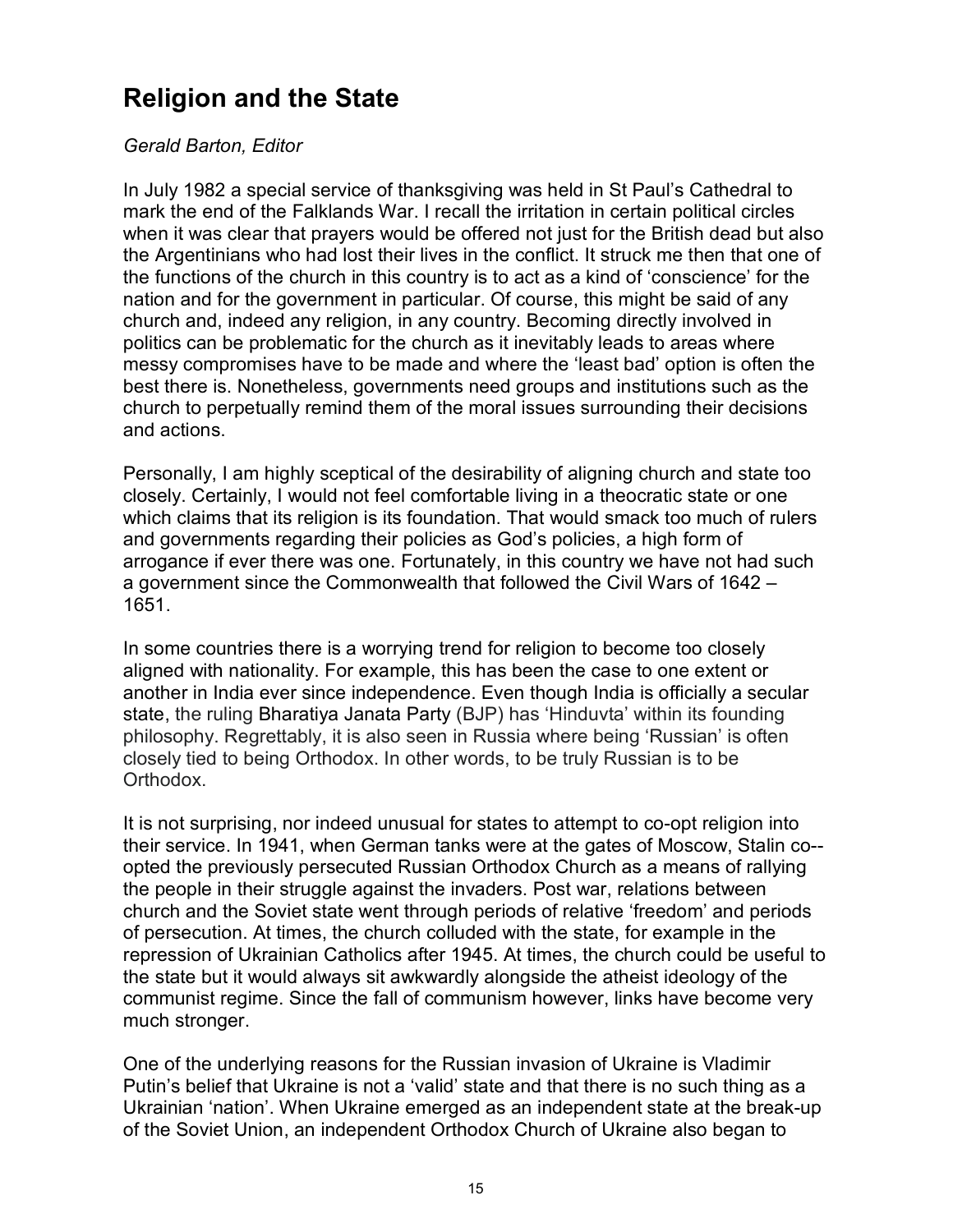emerge. Officially, the church in Ukraine remained part of the Moscow Patriarchate and the emerging Ukrainian church was not recognised by other Eastern Orthodox Churches. In October 2018, however, the Ecumenical Patriarchate in Constantinople signalled its intention to grant autocephaly (ie independence) to the Orthodox Church in Ukraine. In response the Moscow Patriarchate denounced the move and broke its ties with the Ecumenical Patriarchate.

This did not mean that all Orthodox parishes in Ukraine suddenly left the Moscow Patriarchate. At the time, there were about 7,000 parishes forming the Orthodox Church of Ukraine and about 12,000 that adhered to the 'Ukrainian Orthodox Church of the Moscow Patriarchate' (known as the 'Moscow Church'). By recognising the independence of the Orthodox Church of Ukraine from Moscow, the Ecumenical Patriarchate had, in effect legitimised it, but had not transferred parishes forming the Moscow Church to it. Perhaps not surprisingly, since the invasion of Ukraine began in February around half the parishes of the Moscow Church have applied to join the Orthodox Church of Ukraine.

Patriarch Kirill, the head of the Russian Orthodox Church has aligned himself and the Russian Church closely with Vladimir Putin and has gone so far as to declare his presidency "a miracle of God". Further, he has declared the invasion of Ukraine a 'godly affair' and praised the role it will play in keeping Russia "safe". Doubtless, Kirill was deeply annoyed by the recognition of the legitimacy and independence of the Orthodox Church of Ukraine as he saw it as being properly part of the Russian Church in a similar fashion to the way Putin sees Ukraine as 'really' part of Russia. His position means, though that he is unable to criticise the actions of Vladimir Putin's government and has become complicit in what it does. In effect, he finds himself and the Russian Church lending a religious legitimacy to the actions of the Russian state and is, in turn compromised by those actions. The conflation of Russian Orthodoxy with 'Russian-ness' and the Russian state must surely stand as a great mistake on Kirill's part.

Whilst always being ready to engage, the church needs must stand back from government so that it can legitimately call government to account and remind it of its moral responsibilities. The Archbishop of Canterbury was surely right to criticise the UK government's plans to ship so-called "illegal" asylum seekers to Rwanda to have their claims processed. I have a feeling that quite a lot of people in this country might think it a good policy, but that would not mean it is in any sense 'right'. The church must look at such things through the prism of how it sees the love of God and how it believes that love should be expressed in the world as we find it in the here and now, and speak and act accordingly.

To quote John 1:23:

I am the voice of one crying out in the wilderness, 'Make straight the way of the Lord'….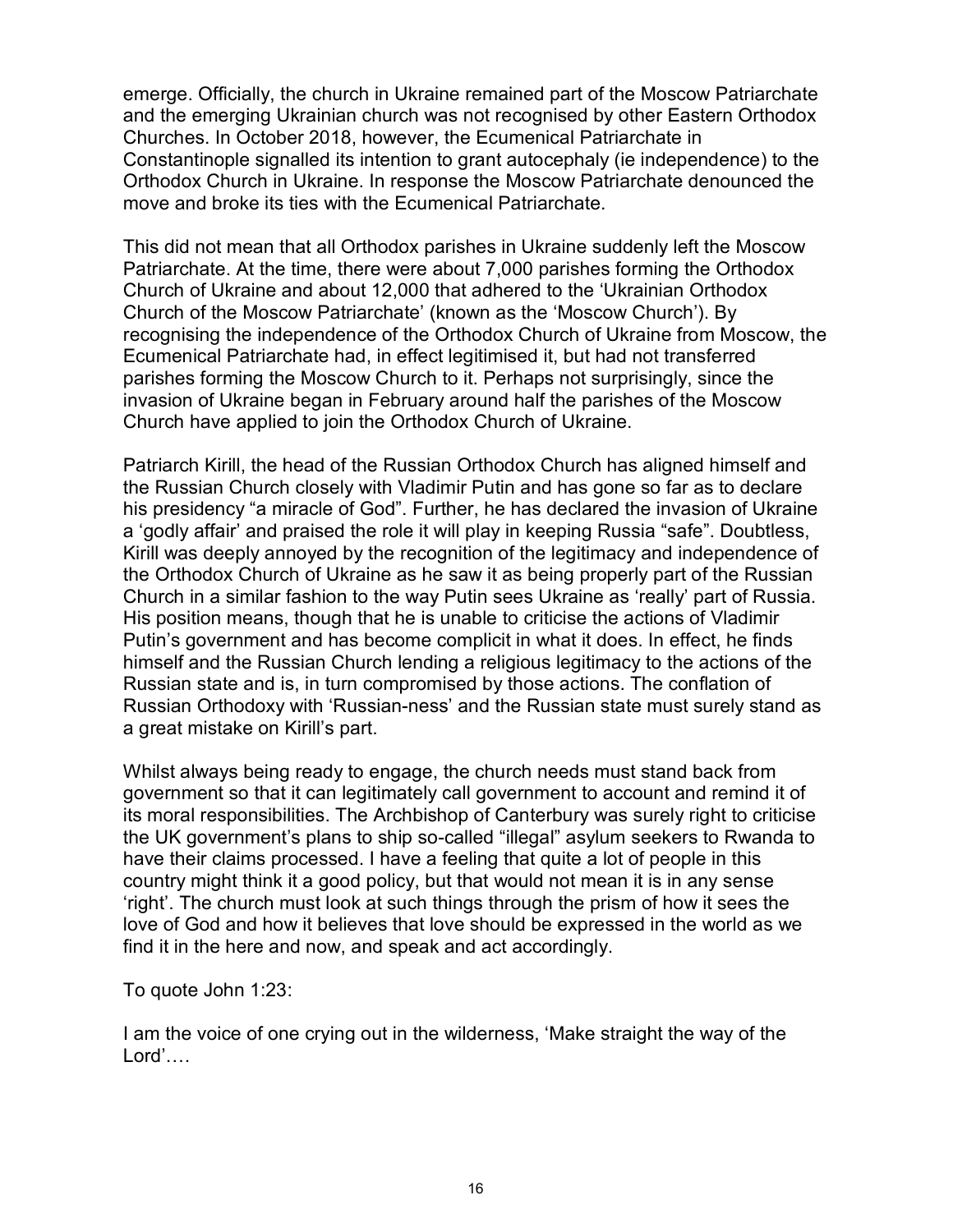# The Bristol Bus Boycott

#### Gerald Barton, Editor

During April BBC Radio 4 ran a series of short programmes by Neil MacGregor, former Director of the British Museum touring museums throughout the country. Neil asked each museum to focus on just one object from its collection which in some way speaks about the city or region the museum covers. When it came to the museum of my home town, Bristol, I was intrigued to hear that they had chosen the largest item in their collection – a Bristol 'Lodekka' double-decker bus housed in the M-Shed, a part of the museum in Bristol's former city docks. When we visited the M-Shed some years ago, I sat on that bus feeling no end of nostalgia. These buses were introduced in about 1963 when I was 9 or 10 years old and were the buses on which I went to school and travelled in and out of the city from my home on the Hartcliffe housing estate. As a boy I was fascinated by these new buses. They looked more modern, were longer, had a front entrance/exit with doors controlled by the driver and/or conductor and stairs at the front but, like the older buses still had half-cabs and needed to be crewed by both a driver and a conductor.

None of that, nor nostalgia for that matter, explains why the museum chose the Lodekka bus. Rather, they chose it for what it says about race relations in Bristol in the early 1960's. By that time the West Indian community numbered about 3,000 people mainly living in the St Paul's area, a little to the north of the city centre. Like their counterparts in other British cities, they suffered discrimination both in employment and housing. Some were employed by the Bristol Omnibus Company which operated all the bus services in Bristol and surrounding areas but only in lower paid positions in workshops and canteens. Despite there being a labour shortage, none were employed in better paid positions as drivers or conductors.

Around that time, the local press ran a series of articles on the 'colour bar' on the buses. The company management admitted that there was in effect such a bar but largely blamed the Transport & General Workers Union (TGWU). The union denied this although in 1955 their Passenger Group had passed a resolution that "coloured" workers should not be employed as bus crews. Andrew Hake, curator of the Bristol Industrial Mission, recalled that "The TGWU in the city had said that if one black man steps on the platform as a conductor, every wheel will stop". In addition, bus workers were concerned that a new source of labour might lower their wages – a complaint still made about the impact of immigrant workers today. In short, the TGWU and the existing bus crews objected to working alongside Afro-Caribbeans and the company management was quite happy not to make an issue of it.

Four young West Indian men, Roy Hackett, Owen Henry, Audley Evans and Prince Brown, formed an action group, later to be called the West Indian Development Council as they were unhappy with the lack of progress in fighting discrimination by the West Indian Association. The group decided to persuade another young West Indian, Paul Stephenson to be their spokesman. Stephenson set up a test case to prove the colour bar existed by arranging an interview with the bus company for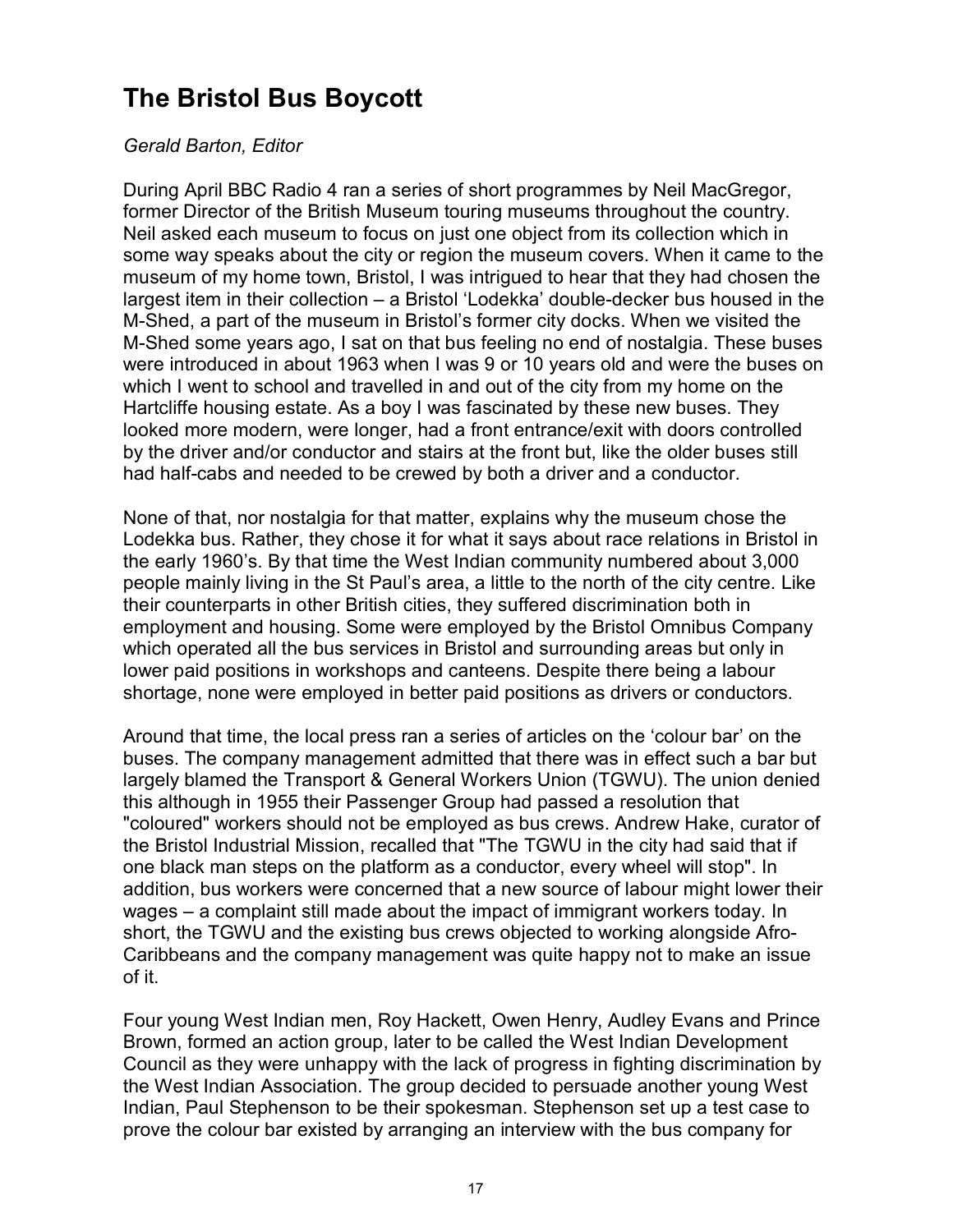Guy Bailey, a young warehouseman and Boys Brigade officer. When the company discovered that Bailey was West Indian, the interview was cancelled. The activists then decided on a bus boycott in Bristol.

The boycott was announced at a press conference on 29<sup>th</sup> April 1963 after which the Bristol Evening Post, in an editorial pointed out that the TGWU opposed the apartheid system in South Africa and asked what trade union leaders were doing to counteract racism in their own ranks.

What then followed was a rather ugly and contorted public debate. Students from Bristol University demonstrated in support of the boycott but were jeered by bus crews as they marched through the city centre. A Labour Alderman, Henry Hennessey spoke of the apparent collusion between the bus company and the TGWU and was threatened with expulsion by the Labour Group on the city council in response. Tony Benn MP (Bristol North) supported the boycott and Harold Wilson, then Labour Leader of the Opposition spoke out against racial discrimination.

An increasingly bitter war of words was fought out in the local media. The local branch of the TGWU refused to meet a delegation from the West Indian Development Council. Ron Nethercott, South West Regional Secretary of the union, persuaded a local black TGWU member, Bill Smith, to sign a statement which called for quiet negotiation to solve the dispute and condemned Stephenson for causing potential harm to the city's Black and Asian population. Nethercott, attacked Stephenson in the *Daily Herald* accusing him of dishonesty and irresponsibility. Stephenson then accused Nethercott of libel and took the case to the High Court which awarded him damages against Nethercott.

The Bristol Council of Churches rather danced around the boycott and the issue of racial discrimination when it issued a statement saying "We seriously regret that what may prove an extended racial conflict arising from this issue has apparently been deliberately created by a small group of West Indians professing to be representative. We also deplore the apparent fact that social and economic fears on the part of some white people should have placed the Bristol Bus Company in a position where it is most difficult to fulfil the Christian ideal of race relations." That in turn drew criticism from the Jamaican High Commission.

The TGWU, the city's Labour establishment and the Bishop of Bristol tried to work with Bill Smith to resolve the dispute, ignoring Stephenson and the West Indian Development Council. Learie Constantine, the High Commissioner for Trinidad and Tobago and former cricketer put pressure on the Lord Mayor of Bristol, the Secretary General of the TGWU, Frank Cousins and the Transport Holding Company, the Bristol Omnibus Company's parent. Negotiations went on for months between the bus company and the union. Eventually, on 27<sup>th</sup> August a mass meeting of 500 bus workers voted to end the colour bar. The day after, the general manager of the bus company announced an end to racial discrimination in the employment of bus crews. Then on  $17<sup>th</sup>$  September, Raghbir Singh, a Sikh became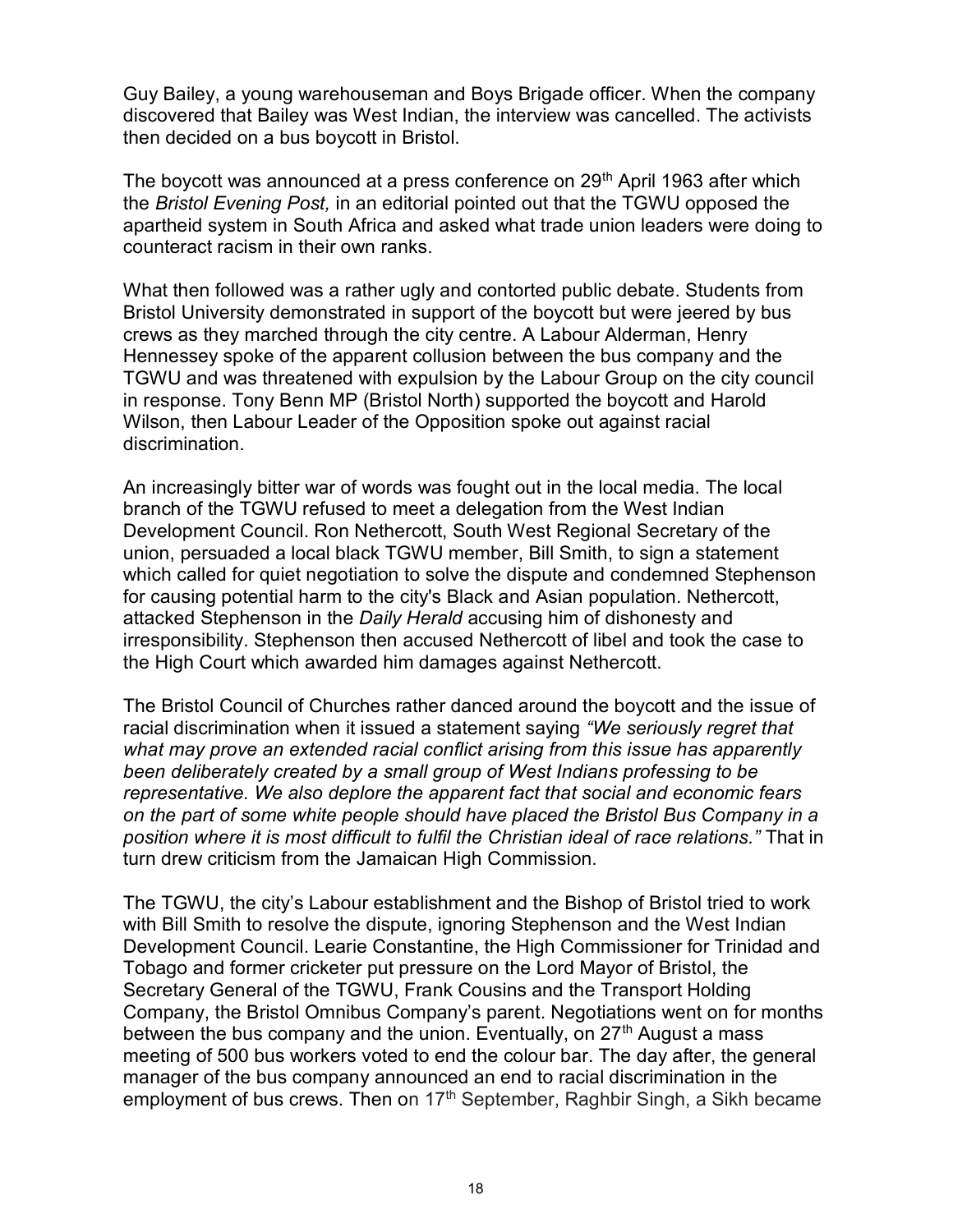Bristol's first non-white bus conductor and a few days later two Jamaican and two Pakistani men joined him.

Parliament passed two Race Relations Acts – one in 1965 and a second in 1968 outlawing discrimination in public places (1965) and in housing and employment (1968). Many see the Bristol Bus Boycott as laying the ground for Harold Wilson's Labour government to act and some argue that it would have been difficult for Wilson to move forward on racial discrimination had it not been for Paul Stephenson's efforts.

Personally, I have to say I don't remember the bus boycott but as a boy of 10 I just wasn't aware of such things at the time. Also, very few people of West Indian or Asian origin lived on the housing estate where I lived and in any case it was on the other side of the city from St Paul's so the boycott would have had very little obvious impact in my area. The financial impact on the bus company would also have been quite small – the West Indian community accounted for only about one half of one per cent of Bristol's population at the time. The public rancour, however and its exposure of the hypocrisy of the bus company, the union and society more generally, most certainly had its impact.

Finally, and to show how long it can take for changes in attitude to seep through society, in 2009 Paul Stephenson was appointed an Officer of the Order of the British Empire (OBE), for his part in organising the bus boycott. Guy Bailey and Roy Hackett were also awarded OBEs. In 2013 perhaps marking the 50<sup>th</sup> anniversary of the boycott, Unite, the successor to the TGWU, issued an apology. Laurence Faircloth, the union's South West secretary said of the union's stance at the time, "It was completely unacceptable. I can well accept the sense of injustice and pain that has been felt because [of] what happened in Bristol all those years ago".

# Toolkit for Churches Responding to the Crisis in Ukraine

The Methodist Church website has a special section for churches and individuals thinking about how they might respond to the crisis in Ukraine. To access the kit, go to: https://www.methodist.org.uk/our-faith/prayer/ukraine/

The toolkit is based on one initially prepared by the Faith in Public Life Department of the Church of England and the Diocese of Canterbury, who have kindly permitted the Methodist Church to share it across the Connexion. Please note that due to the fast-evolving nature of events in Ukraine elements of the Toolkit will be updated periodically.